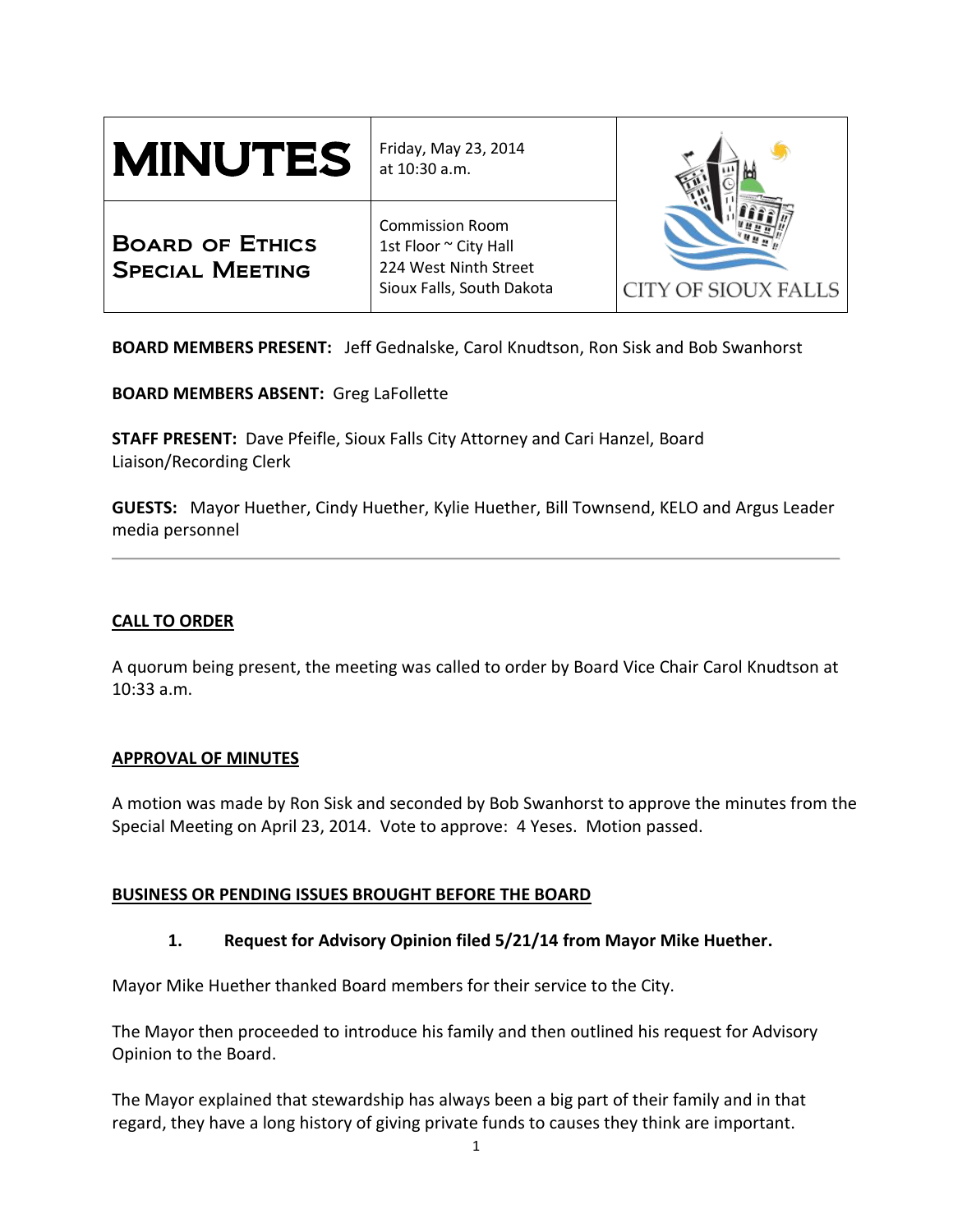The Mayor further outlined his family's history with the sport of tennis, including playing, coaching, their involvement with local associations/committees and other tennis related fundraising drives, and being named the 2011 United States Tennis Family of the Year.

The Mayor discussed the Community Indoor Tennis Center ("CITC"), the fact that his wife Cindy serves as an unpaid volunteer on its Board, and the organization's goal of creating an indoor tennis facility in Sioux Falls.

The fundraising efforts of the CITC to date were outlined and the Board was informed that the CITC was short of its goal by a substantial amount.

The Mayor advised the Board that in an effort to move the project forward, he and his family met with the president of the CITC, Bill Townsend, and presented the following proposal:

- Over a designated period of time, the Huether family would donate a total of \$700,000 to the CITC which would be used to:
	- $\triangleright$  Provide funds to help stimulate building the facility;
	- $\triangleright$  Provide opportunities for access/improved access for people of limited means or special needs; and
	- $\triangleright$  Create a winter tennis tournament for juniors and adults.

Mayor Huether told the Board that he wanted to make sure there was no potential conflict with the City as they move forward with this donation.

The Board questioned what the City's involvement is or will be with the CITC.

The Mayor explained that he understands the City's involvement with the CITC to be very limited. If the City were to become more involved in the future, there are a number of checks and balances within city government to help avoid any conflicts. City staff, independent groups, citizen boards and committees like the Parks and Rec Board, City Council, media and the citizens of Sioux Falls are all part of the checks and balances in the City.

In addition, the Mayor informed the Board that he has a history that if he has any personal conflict, he simply recuses himself.

Bill Townsend, President of the CITC, appeared before the Board. He summarized their fundraising efforts and explained that there are over 50 volunteers in the CITC organization and no one is getting paid.

The Mayor explained that the City contributed funds for the development of the ice and tennis complexes through its Parks and Rec budget. The City's contribution was for tangible assets with no future maintenance costs. A City representative will sit on the CITC Board and the CITC will submit annual reports to the City.

When asked about the City working with the Sioux Falls Tennis Association and if that would continue, the Mayor indicated that the City works with all sports and would expect that to